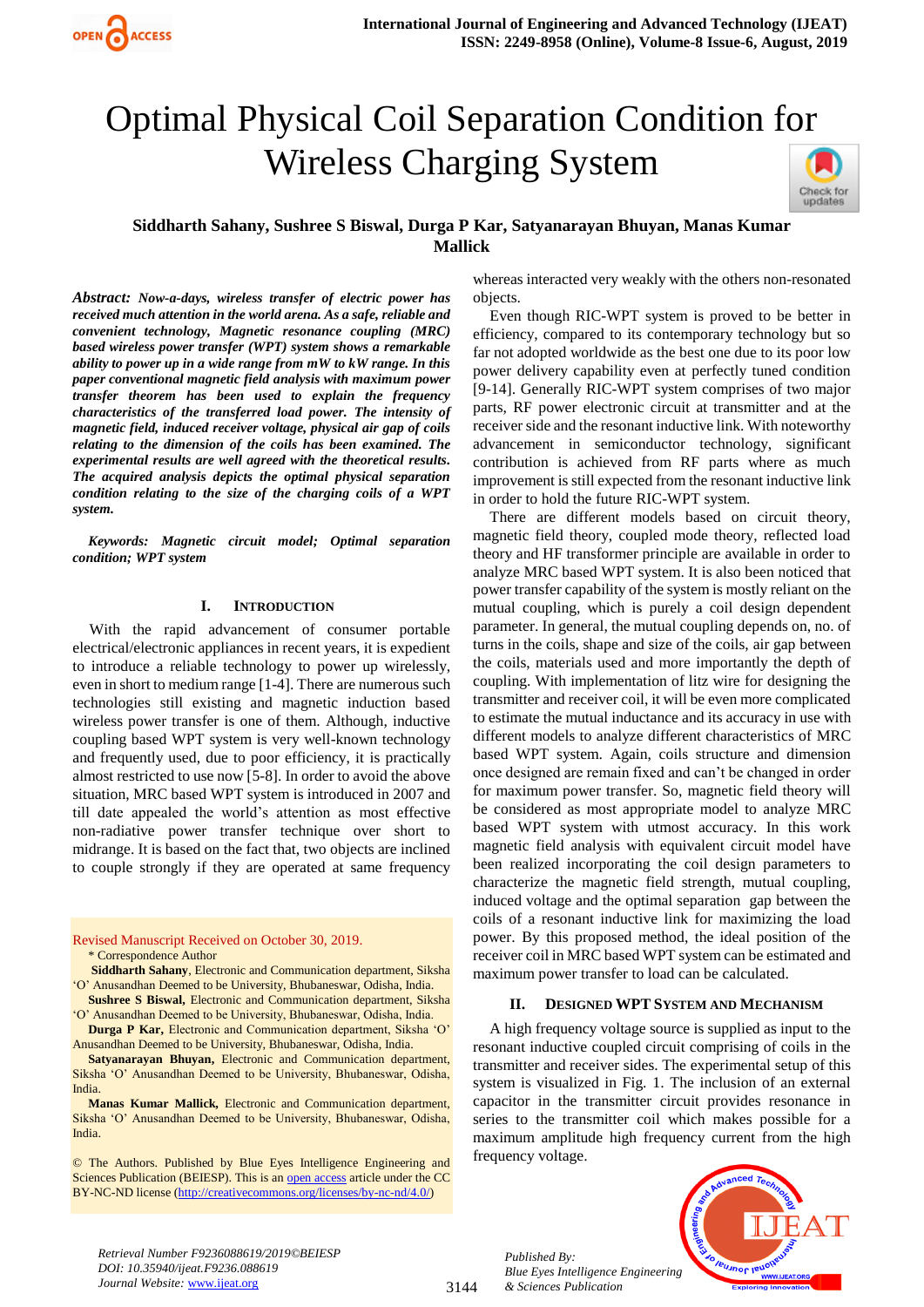Flux generated in the transmitter coil is captured by the mutually coupled receiver coil prompting efficient energy transfer between the inductive links. A compensation capacitor is connected to the receiver coil to enhance the power transfer ability. It also enables resonance in the receiver coil at similar operating.

The regulator circuit eventually processes the voltage at the receiver for further application.



**Fig. 1: Designed setup for maximum power transfer in resonant coupled system [11].**

## **III. THEORETICAL CIRCUIT MODEL**



**Fig. 2: Equivalent circuit representation of RIC-WPT system**

The electromagnetic phenomena based resonant inductive link system is theoritically represented in Fig. 2. for in depth performance appraisal. From the transmitting unit, magnetic field is stored in near field instead of spatial radiation. Hence, losses associated with the transmitter coil will only be depicted from coils's ohmic resistance since radiation losses can be neglected. It can be assumed that the flow of current through the coil is consistent considering the coil to be handled as electrically small since the coil wire length,  $1 < 0.1\lambda$ . The charging coils of the inductive link are sumbolized with their lumped equivant elements as  $L_{TX} \& L_{RX}$ respectively. The linkage of magnetic flux between the charging coils is identified by coupling coefficient k and mutual inductance M. Supported by the fact, radiation losses indicated through resistances as  $R_{T_{rad}}$  and  $R_{R_{rad}}$  are negligible and overall coil losses are characterised through resistances represented as  $R_{T\_ohmic}$  and  $R_{R\_ohmic}$ .

The source impedances  $Z_s$  is supposed to be connected in series, enabling the transmitter coil to resonate at a particular frequency  $(\omega_0)$ . Hence

$$
Z_{s} = \frac{1}{j\omega_{0}C_{TX}}
$$
 (1)  
Where  $C = \frac{1}{}$ 

Where  $C_{TX}$ 2  $\omega^2 L_{TX}$  $=$ 

So, the real input power to the transmitter coil under resonance condition is given as

$$
P_{TX} = I_{TX}^2 \cdot R_{TX} \tag{2}
$$

It is apparent that, power transfer to the load will be maximum, when the load impedance  $(Z_L)$  is conjugately matched with receiver coil impedance [15]. Hence,

$$
Z_L = R_{RX} - j\omega L_{RX} \tag{3}
$$

Consequently, the real power calculated across the load  $(P_L)$ is as follows

$$
P_L = \frac{V_L^2}{\text{Re}[Z_L]}
$$
 (4)

Where  $V<sub>L</sub>$  is the voltage across the load and calculated by considering the receiver side circuit as a voltage divider circuit as

$$
V_L = \frac{V_{IND} \cdot Z_L}{Z_L + R_{RX}} \tag{5}
$$

Following the above equation, the power transferred to the load expressed in term of induced voltage is given by

$$
P_L = \frac{V_{IND}^2}{4 \cdot R_{RX}} \tag{6}
$$

According to Faraday's law of electromagnetic induction, the receiver coil having an effective area of  $A_{RX}$  receives an

induced voltage calculated as  
\n
$$
V_{ind} = -\frac{\partial \phi}{\partial t} = -\frac{\partial}{\partial t} \oint \vec{B} \cdot d\vec{s}
$$
\n(7)

Where, B is the rate of magnetic flux variation. The induced receiver voltage can be represented in the phasor form as

$$
V_{ind} = -j\omega\mu_0 A_{RX}H
$$
 (8)

It is assumed, the charging coils are setup on Z=0 plane in perfect alignment with Z-axis. Considering spiral configuration for both transmitter and receiver coils having  $(N_1 = N_2 = N)$  number of turns each, the consequent magnetic field strength observed at the receiver, imparted by the transmitter coil current  $I_{TX}$  contains only Z- component. Using Biot-Savart law this magnetic field strength can be computed as:

*Published By: Blue Eyes Intelligence Engineering & Sciences Publication* 



*Retrieval Number F9236088619/2019©BEIESP DOI: 10.35940/ijeat.F9236.088619 Journal Website:* www.ijeat.org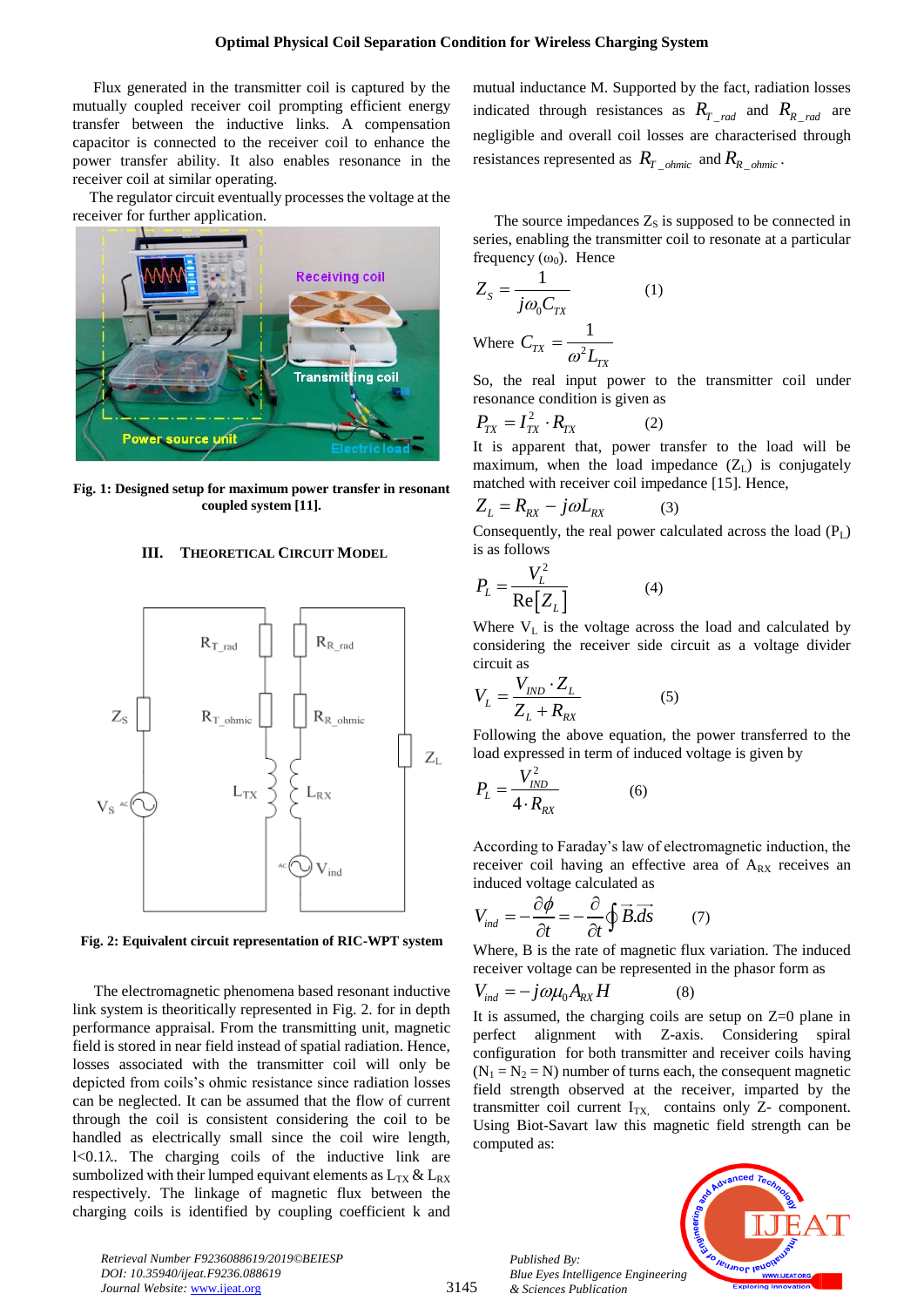

$$
H_z = \frac{I_{TX}}{4\pi} \sum_{i=1}^n \frac{a_i^2}{2\left(a_i^2 + D^2\right)^{\frac{3}{2}}} \tag{9}
$$

The solution evidently manifests dependencies of the magnetic field strength on the distance of separation between the coils as well as the transmitter coil dimensions. The receiver coil having radius b achieves an induced voltage across it as computed by

$$
V_{ind} = -j\omega\mu_0 H_z \cdot \sum_{j=1}^k \pi b_j^2 \tag{10}
$$

Using equation (9), differentiation of the magnetic field intensity in regard to the coil dimension dependent distance, the explicative separation gap value can be calculated as:

$$
\begin{cases}\n\frac{dH_z}{da} = 0\\ \na = \sqrt{2}D\n\end{cases}
$$
\n(11)

Equation (9) evidently shows maximum value for magnetic field strength at D=a/ $\sqrt{2}$  instead of D=0. Resonant inductive coupling is the explanation of this deviation and factually highlights that maximum field strength is achieved at a particular separation gap in correspondence to the coil dimension, rather than when almost intact. Therefore, separation gap between the charging coils as well as size of the coils should be accounted for, not only as design specifications but also as performance evaluation metric.

#### **IV. RESULTS AND DISCUSSIONS**

 $2(a_i^2 + D^2)^2$ <br>
solution evidently ma<br>
netic field strength on the<br>
coils as well as the transferred strength on the<br>
coils as well as the transferred in the results is<br>
set it as computed by<br>  $= -j\omega\mu_0 H_z \cdot \sum_{j=1}^k \pi b_j^2$ The illustrations sketch dependencies of the transferred load power to design specifications such as, magnetic field strength, load power, mutual coupling together with the induced receiver coil voltage attributable to the transmitter coil. Fig.3 shows the variation of magnetic field intensity in regard to separation gap between the charging coils along with coil dimension. For a particular coil separation distance dependent on coil dimension, maximum field strength can be found. Analyzing further, the presence of an optimal separation distance can also be observed at specific coil dimensions where maximum magnetic field intensity can be achieved. Deviations beyond the particular coil separation value show drastic reduction in the magnetic field strength. For testing purposes, maximum concentration of magnetic field strength is observed for a separation distance of 8 cm between the coils, when the coil having radius of 11 cm is considered.



**Fig. 3: Effect on Magnetic Field strength with variation of transmitter coil radius and separation gap between the coils**

*Retrieval Number F9236088619/2019©BEIESP DOI: 10.35940/ijeat.F9236.088619* Journal Website: www.ijeat.org

The existence of optimal separation distance is further emphasized by observing the receiver coil induced voltage related to coil dimension and separation between the coils. Fig. 4 illustrates the acquired individualities. Similar observations are also reported for the case of magnetic coupling impacted by changes in coil separation distance and radius of transmitter coil as shown in fig. 5.



**Fig. 4: Open circuit induced voltage variation at the receiver coil with respect to radius of transmitter coil under different separation distance between the coils**



**Fig. 5: Variation of Mutual Coupling with respect to transmitter coil radius and coil separation distance**



**Fig. 6: Effect of coil dimension and coil separation on power transferred to the load**

The peak value of the received power is attained when there is maximum induced voltage. At the optimum coil separation distance maximum induced voltage is achieved which can be deduced from the maximum strength of the induced magnetic field. Fig. 6 illustrates this

behavior.

3146



*Published By: Blue Eyes Intelligence Engineering & Sciences Publication*